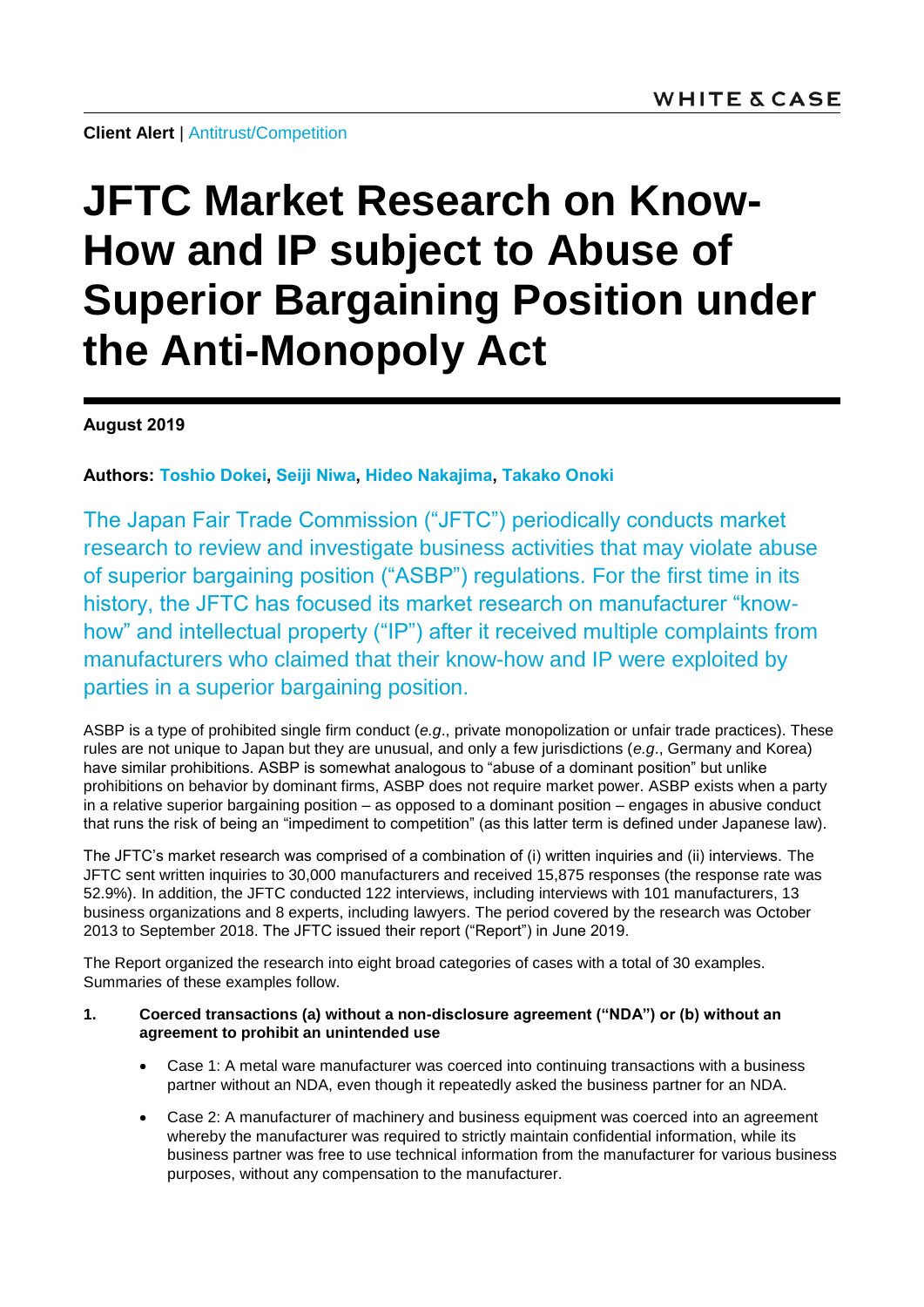Case 3: A manufacturer of production tooling was rejected in its efforts to enter into an NDA with its business partner. Further, the manufacturer was coerced into entering into an agreement whereunder its business partner was authorized to disclose technology to the business partner's affiliates and customers in its sole discretion.

# **2. Coerced into disclosing trade secrets**

- $2.1$ Coerced to disclose confidential information, including technical information
	- Case 4: A food manufacturer was coerced into disclosing its national brand recipe by a retailer who outsourced the manufacturing of its private brand's food products to the manufacturer. The retailer ultimately used the food manufacturer's confidential information to improve its own private brand food products.
	- Case 5: A food manufacturer was coerced into disclosing its recipes and manufacturing processes in order to conclude a transaction with a new business partner.
	- Case 6: A textile manufacturer was coerced by a business partner into disclosing its know-how for a special textile. The textile manufacturer was forced to provide this information for free.
	- Case 7: A textile manufacturer was coerced by a business partner into disclosing trade secrets (specifically, technical information for dyeing chemicals) in addition to providing certain technical information as part of the terms and conditions of the transaction.
	- Case 8: A metal ware manufacturer was coerced by a business partner into divulging a trade secret (specifically know-how about processing) without compensation.
	- Case 9: A manufacturer of electrical machinery and equipment was coerced by a business partner into disclosing the source code for a control application (*i.e.*, disclosing some of its know-how) without a justifiable reason *(e.g.*, no problems with defects were found).
	- Case 10: A metal ware manufacturer was coerced by a business partner into accepting terms and conditions that included requiring the manufacturer to transfer all of its business secrets, including its production methods, to the business partner. The manufacturer was required to do so without any compensation when the contract was due to be terminated, even if such termination was at the request of the manufacturer's business partner.
	- Case 11: A chemical manufacturer was coerced into applying for a patent jointly with its business partner. The partner's intention was to make a defensive patent application. The application was made without adequate consultation with the manufacturer and despite the manufacturer's intention not to file a patent.
- $2.2$ Coerced to provide drawings, etc. for free that were not agreed in the contract
	- Case 12: A manufacturer of production tooling was coerced by a business partner to provide drawings for molds and other technical data for free. This was not agreed in the underlying contract.
- $2.3$ Coerced plant tour and/or photographing inside of the plant
	- Case 13: A metal ware manufacturer was coerced by a business partner to allow anyone to visit the manufacturer's plant at the business partner's sole discretion.
	- Case 14: A manufacturer of electronic components, devices and electronic circuits was coerced by a business partner to make a video of its manufacturing process (including any trade secrets that were part of the manufacturing process) and to provide that video to the business partner, even though the business partner has refused to enter into an NDA and/or an agreement to prohibit unintended use.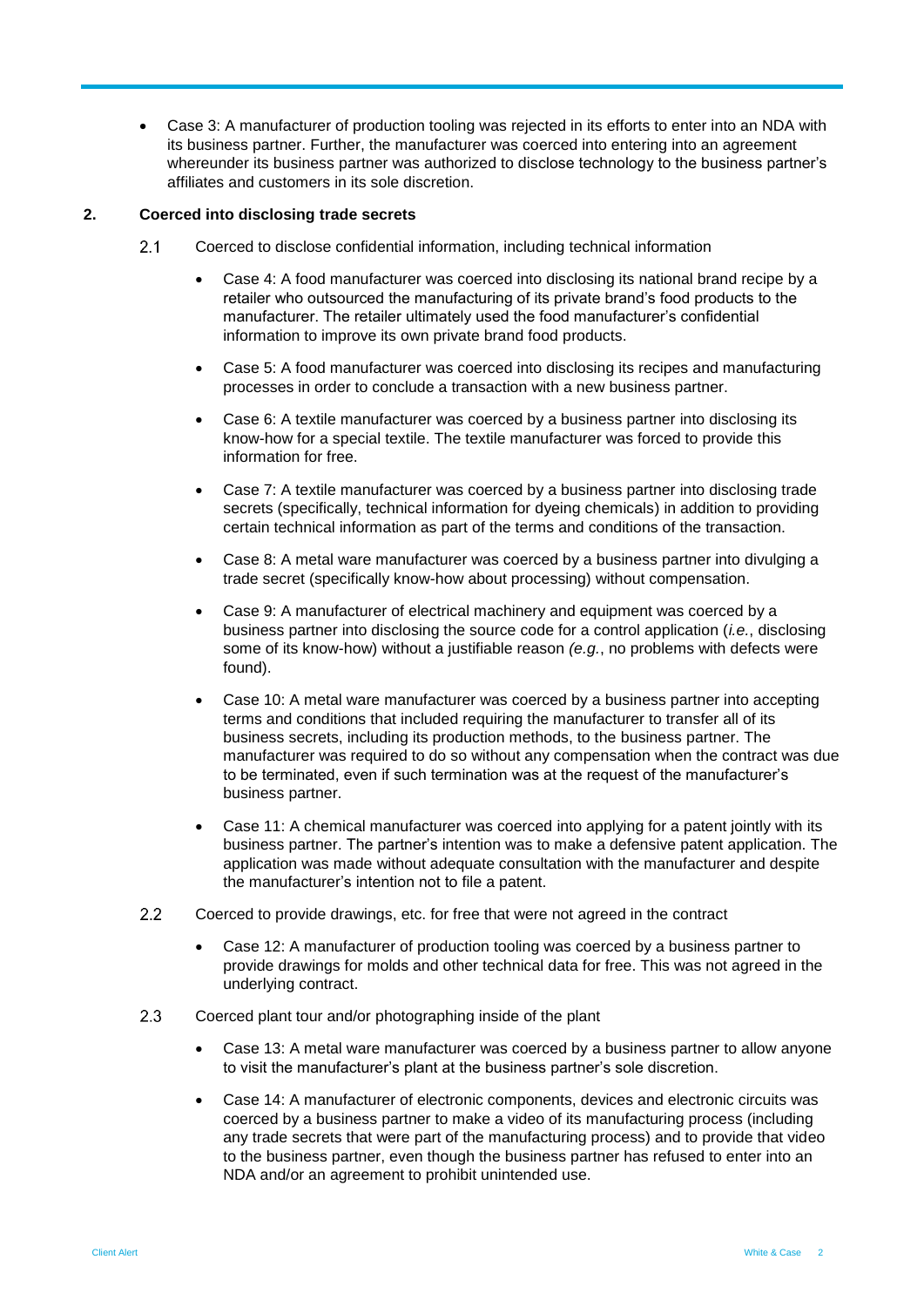# **3. "Abuse of buying power" of drawings, etc. that contain know-how**

 Case 15: A metal ware manufacturer was prevented by its business partner from increasing the consideration after the terms and conditions of its contract with the business partner were amended. Under the revised terms and conditions, the manufacturer was to deliver technical materials, including drawings of molds (*i.e.*, know-how), whereas under the previous terms and conditions, it was only required to deliver the molds themselves.

## **4. Coerced to provide technical training and/or prototypes for free**

- Coerced by a competitor to provide a skilled worker's special technical skills for free  $4.1$ 
	- Case 16: A manufacturer of production tooling was coerced by a business partner, who outsourced production to a foreign manufacturer, to provide technical training by a skilled worker for free, because the foreign manufacturer was unable to properly manufacture the particular products in accordance with a provided drawing.
- $4.2$ Coerced to provide prototypes for free in a course of "continuous" transactions
	- Case 17: A manufacturer of transport equipment was instructed by a business partner with which it had an ongoing (so-called "continuous") transactional relationship, to research and study technical questions presented by the business partner. This responsibility was not included in the contract. The manufacturer was further repeatedly coerced to manufacture prototypes and to conduct experiments for the business partner, with costs to be borne by the manufacturer, in order for the manufacturer to continue its transactions with the business partner.

# **5. Coerced to enter into a "hollow" joint R&D contract**

 Case 18: A rubber manufacturer was coerced by its business partner to sign a contract whereby the business partner was to be given access to new technologies without any consideration, regardless of how little the business partner contributed to the invention, where the invention was the result of "hollow" joint R&D (*i.e.*, R&D where the manufacturer provides its technology but the business partner provides neither funds nor know-how). Later, the business partner switched to manufacturing on its own, using the technology it gained as a result of the efforts of the rubber manufacturer.

## **6. Interference with a patent application**

- $6.1$ Coerced to report and/or amend content of patent application
	- Case 19: A manufacturer was required by its business partner to report on the content of its patent application to the business partner, even though the application was irrelevant to its transaction with the business partner. The manufacturer was also forced to revise the patent application, without any benefit in return, when the manufacturer was so instructed.
- $6.2$ Coerced to make a joint application with a business partner for a project where the business partner was not a meaningful contributor
	- Case 20: A manufacturer of production tooling was coerced by a business partner to make a joint application for a patent, even though the business partner was not involved in the invention.
	- Case 21: A manufacturer of transport equipment was required by a business partner to make a joint application for a patent, even though the related technology was invented solely by the manufacturer. The manufacturer was also coerced to enter into a contract requiring that the manufacturer obtain the business partner's consent when the manufacturer gave a license to a third party.
	- Case 22: A chemical manufacturer was coerced by a business partner into changing the manufacturer's solo application for a patent into a joint application without any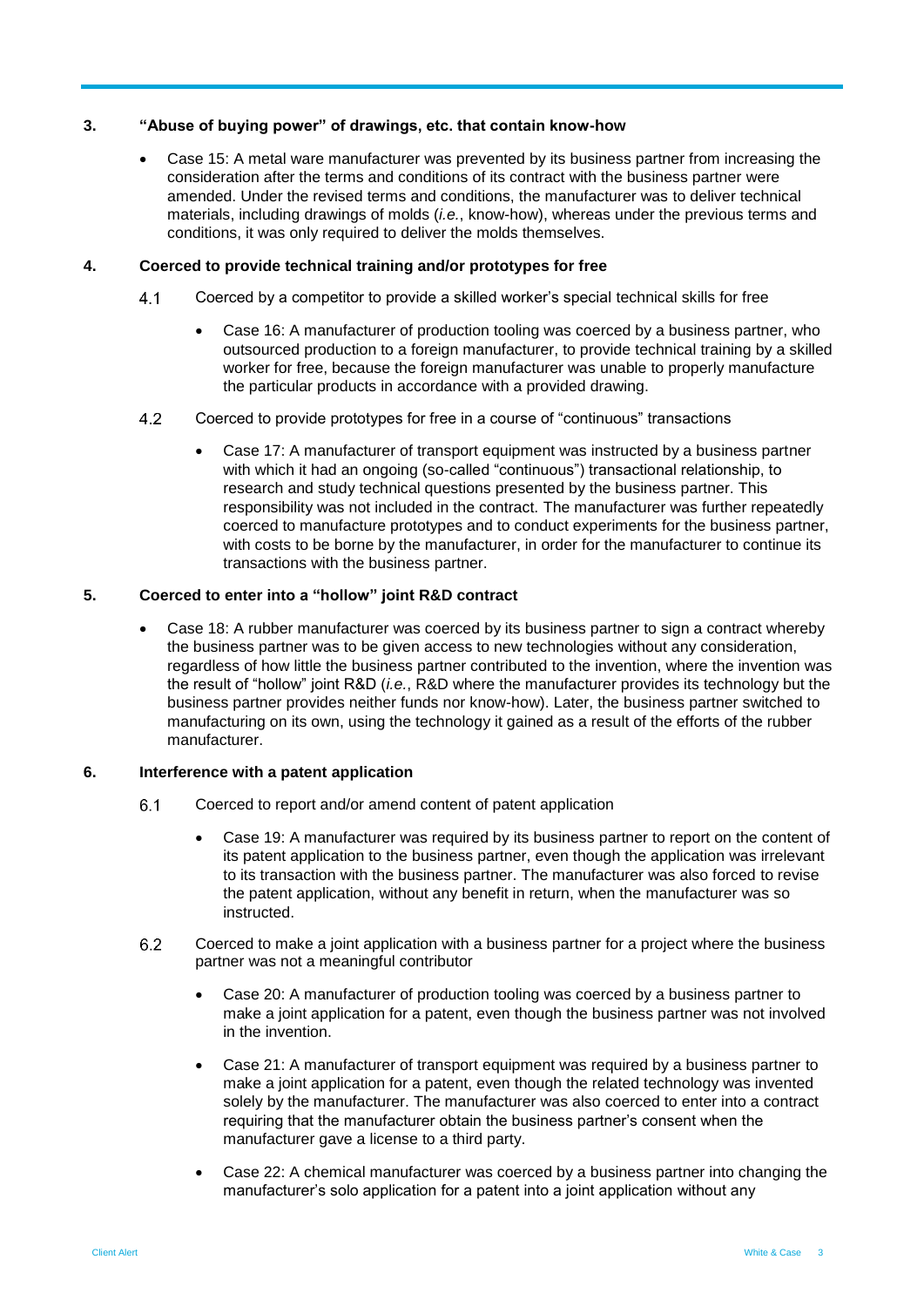consideration in return, and the manufacturer was further restricted as to which customers it could sell those products that were manufactured using the patent.

# **7. Coerced to transfer IP for free or provide license for free**

- $7.1$ Coerced to transfer IP for free
	- Case 23: A chemical manufacturer was coerced by a business partner to transfer half of its interest in the patent to the business partner without consideration. The chemical manufacturer was further coerced to enter into a contract that required the business partner's consent when the manufacturer licensed the patent to a third party.
	- Case 24: An electric equipment manufacturer was coerced to sign a contract, after it had already made delivery that required it to transfer all technologies created in the course of the transaction to the business partner without consideration.

#### $7.2$ Coerced to provide license for free

- Case 25: A manufacturer of petroleum products and coal products was coerced by a business partner to accept certain terms in a license agreement. Under these terms, the manufacturer's business partner was authorized to use the manufacturer's IP, which was to be provided to the business partner without consideration.
- Case 26: A plastic manufacturer was coerced by a business partner to accept terms and conditions in a license agreement, including that all IP created solely by the manufacturer in the course of the transaction be transferred to the business partner.
- Case 27: A manufacturer of pulp, paper and paper coating products was coerced by a business partner, despite its contrary intentions, to give a license to the manufacturer's competitor at only a minimal fee because the business partner wanted to be able to procure from multiple suppliers.
- $7.3$ Coerced to provide license at "most favored treatment"
	- Case 28: A metal ware manufacturer was coerced by a business partner to accept a contract that was beneficial to the business partner in a unilateral way, and to license it at "most favored treatment" for the business partner.

# **8. Transfer a risk of IP litigation**

- Case 29: A metal ware manufacturer was coerced by a business partner to accept terms and conditions whereby the manufacturer would be entirely responsible in the event that a legal case was filed with respect to the product, even though the manufacturer only processed the relevant products in accordance with the business partner's instructions.
- Case 30: An information communication equipment manufacturer was coerced by a business partner to accept terms and conditions whereby the manufacturer was to be entirely responsible when a dispute with regards to IP arose, even when the business partner designed the product and outsourced its production to the manufacturer.

The Report indicates that in many of the reported cases there were contractual terms and conditions that could constitute ASBP violations. In addition, it suggests that there were complaints from both large companies and small-and-medium sized companies. The Report notes that an ASBP issue could arise even in a situation where a small-and-medium sized company in a superior bargaining position engaged in abusive conduct against a large company.

The JFTC continues to collect information about potential ASBP violations with regard to manufacturers' know-how and IP, and will use its enforcement authority when it finds a violation. The JFTC will disseminate the Report in cooperation with Japan's Ministry of Economy, Trade and Industry ("METI") and Japan Patent Office ("JPO") to encourage companies to comply with the law.